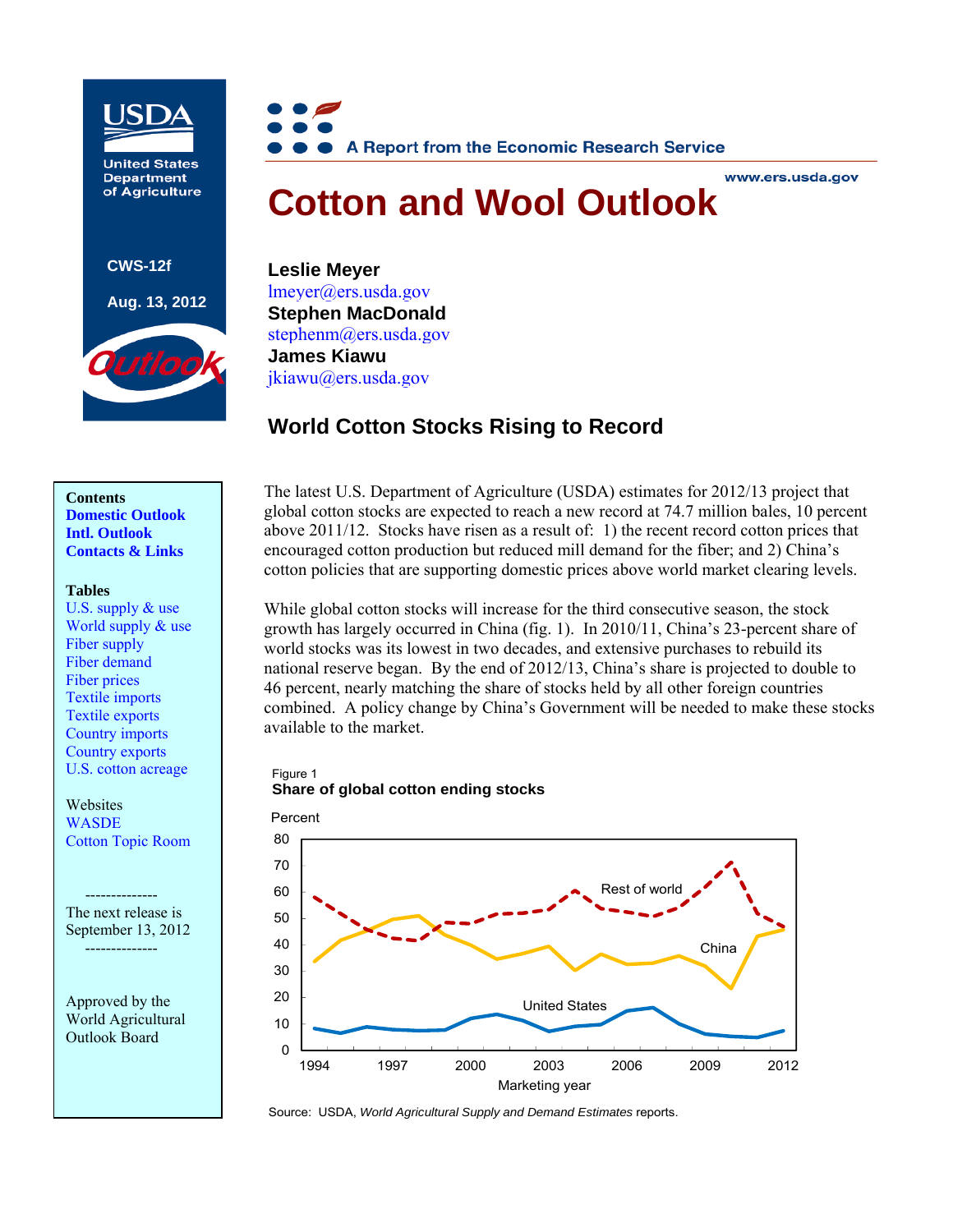## <span id="page-1-0"></span>*2012 U.S. Cotton Crop Forecast Up in August*

According to USDA's first survey-based forecast, U.S. cotton production in 2012 is projected at 17.65 million bales, 651,000 bales above July's estimate and nearly 2.1 million bales above last season's crop. The 2012 production rise is largely attributable to the projected increase in harvested acreage as the U.S. yield is forecast slightly below last season.

Based on the August forecast, total cotton planted acreage in 2012 is estimated at 12.6 million acres, the same as reported in the June *Acreage* report. Despite a 14 percent drop in planted acreage in 2012, harvested area is projected about 1.4 million acres above last season at 10.8 million. Based on the latest forecast, the national abandonment rate is projected at 14 percent, compared with 2011's record of 36 percent. The U.S. yield is estimated at 784 pounds per harvested acre, 6 pounds below 2011 and the lowest in three seasons.

Upland production is projected at 17.0 million bales, 15 percent above the 2011 crop. During the previous 20 years, the August upland cotton production forecast was above the final estimate 11 times and below it 9 times. Past differences between the August forecast and the final upland production estimate indicate that chances are two out of three for the 2012 crop to range between 16.0 and 19.3 million bales.

Compared with the 2011 crop, upland production is expected to decline in the Southeast, Delta, and West regions, while the Southwest is projected to be significantly higher than a year ago (fig. 2). Based on the August estimates, the Southwest crop is expected to reach 7 million bales, 91 percent above last season's drought-reduced 3.7 million bales. While drought conditions remain across much of the Southwest region, the forecast abandonment rate is near the long-term

#### Figure 2 **U.S. regional upland cotton production**

Million bales



Source: USDA, NASS, *Crop Production* reports.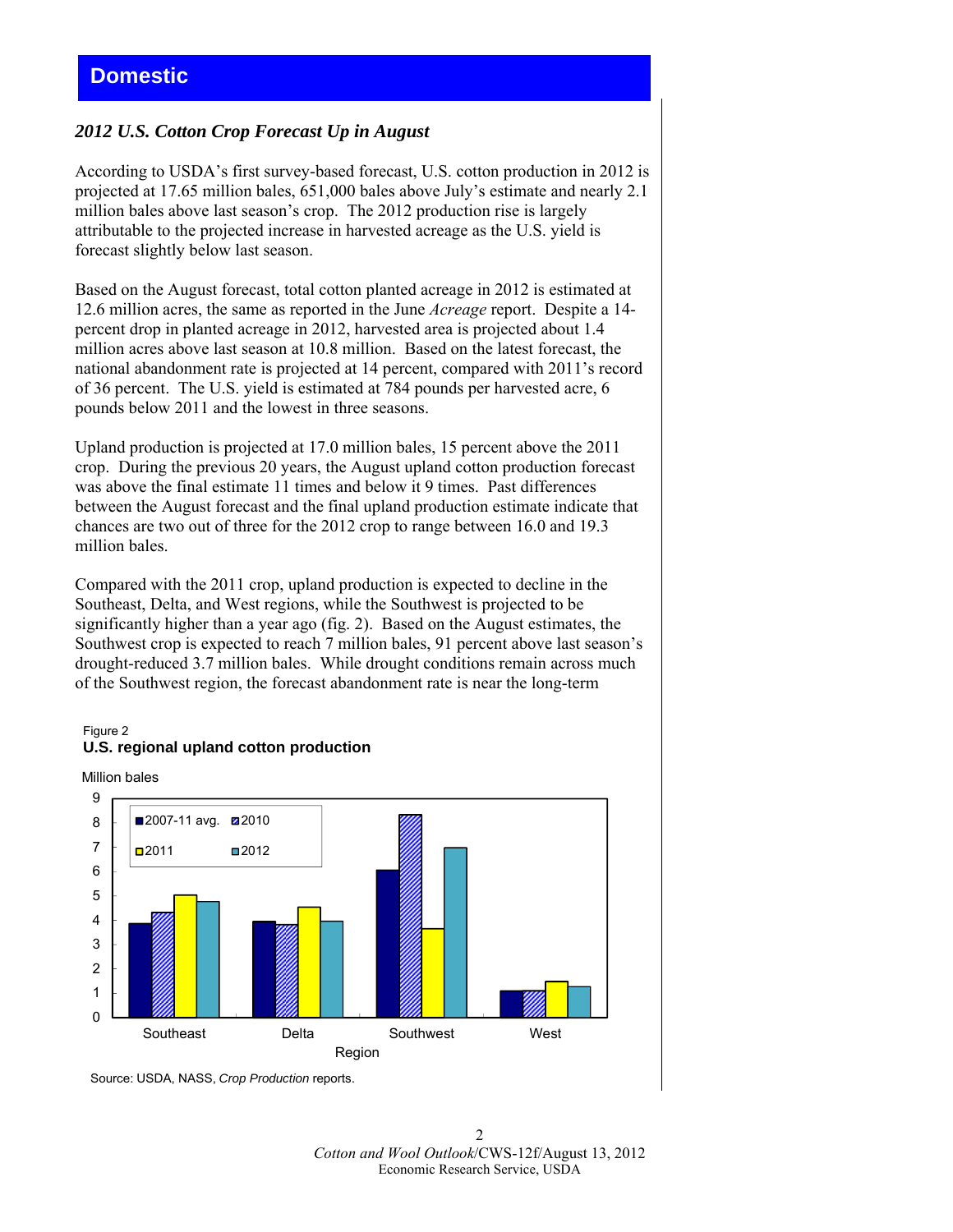average at 24 percent (1.7 million acres). The 2012 yield is forecast at 615 pounds per harvested acre, compared with a 5-year average of 688 pounds.

The Southeast is forecast to be the second largest production region in 2012, after capturing the top spot in 2011. The crop is currently projected at 4.8 million bales, down from 5 million bales last season. A lower than average abandonment rate (1 percent) and higher than average yield (864 pounds per harvested acre) is expected to make the 2012 Southeast crop the second largest since 2006.

In the Delta, a cotton crop near its 5-year average is currently projected for 2012. Production is expected to reach 4 million bales, compared with 4.5 million in 2011. A 13-percent reduction in area this season more than offset a slightly higher yield. The Delta yield is currently projected at 911 pounds per harvested acre, 2 pounds above the 5-year average.

In the West, upland production is expected to reach 1.3 million bales, compared with 1.5 million in 2011. Despite lower area, a record yield of 1,553 pounds per harvested acre is projected, making the region's upland crop the second largest since 2006. Extra-long staple (ELS) production remains concentrated in California, where more than 90 percent of the ELS crop is produced. Decreased area in 2012 is contributing to the latest production forecast of 663,000 bales, 22 percent below last season. However, an above-average yield projection of 1,363 pounds per harvested acre is expected to keep the ELS crop from declining further this season.

U.S. cotton crop development in early August is ahead of the 5-year average. As of August 5th, 74 percent of the cotton area was setting bolls, compared with an average of 70 percent. Although most States exceeded their historical averages, there were a few exceptions; the most notable exception was Missouri, where only 52 percent of the area was setting bolls, compared with the 5-year average of 90 percent. North Carolina, California, and Tennessee were also behind their respective 5-year pace. In addition, a number of States were reporting bolls opening, with Texas and Arizona leading the way. As of August 5th, 9 percent of the U.S. crop area had bolls opening, slightly above the 2007-11 average.

Meanwhile, 2012 U.S. cotton crop conditions have slipped below the 5-year average recently but remain above last season's conditions (fig. 3). In early August, 41 percent of the crop area was rated "good" or "excellent," compared with only 30 percent in 2011. In contrast, 27 percent of the 2012 cotton area was rated "poor" or "very poor," compared with 41 percent a year ago. The worst crop conditions are in Oklahoma, Missouri, and Texas, with "poor" or "very poor" ratings occurring on 45 percent, 43 percent, and 41 percent of their respective area.

## *Demand Unchanged; Stocks Revised Upward*

In August, U.S. cotton demand for 2012/13 remains estimated at 15.5 million bales, 500,000 bales above last season but the second lowest since 1998/99. Exports continue to account for the bulk of the demand and, despite a larger supply, U.S. shipments remain forecast at 12.1 million bales as a result of lower import demand expectations from China. As a share of global trade, the 2012/13 U.S. export estimate indicates a U.S. share of 32.5 percent, 3 percentage points below the 5-year average.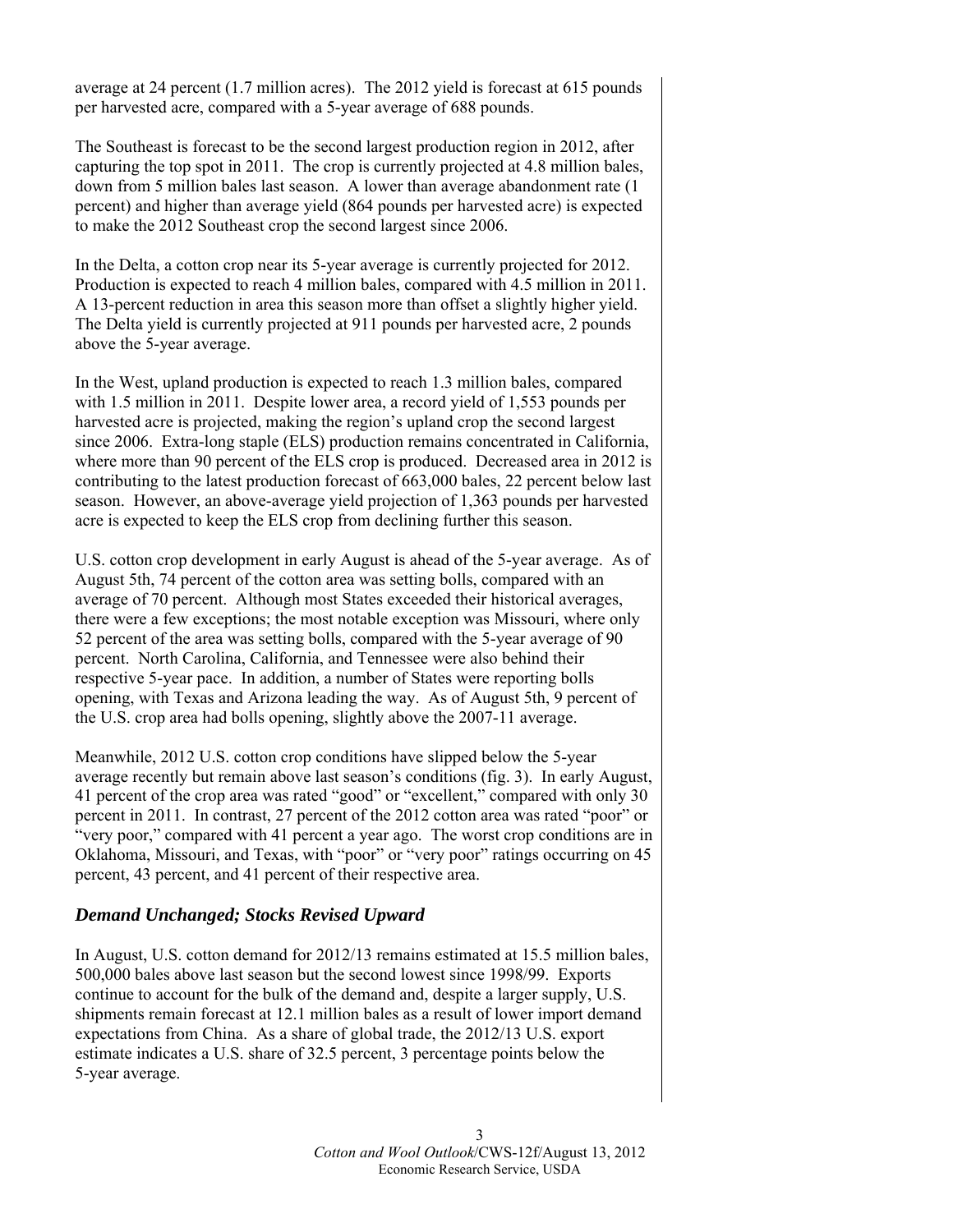## Figure 3 **U.S. cotton crop conditions**



Source: USDA, *Crop Progress* reports.

With forecasts for U.S. cotton production to exceed demand in 2012/13, ending stocks are projected to increase 2.2 million bales to 5.5 million, the highest in four seasons. Similarly, the stocks-to-use ratio of 35 percent is the highest since 2008/09. The U.S. farm price was narrowed on each end of the range this month. As of August, the 2012/13 upland price is forecast to range between 61 and 79 cents per pound.

## *2011/12 Supply and Demand Adjustments*

Although the 2011/12 season has ended, minor adjustments were made this month and the estimates will be finalized over the next several months as additional endof-year data become available. U.S. exports for last season were increased based on shipment data published in the *Export Sales* report. After adjustments based on data in the "export for own account" category, U.S. cotton exports for 2011/12 were placed at 11.7 million bales, 100,000 bales above the July estimate.

In addition, preliminary end-of-year stock data for 2011/12 suggest that stocks are near 3.3 million bales, unchanged from last month as the "unaccounted" category was increased. As a result, the stocks-to-use ratio for 2011/12 equaled 22 percent, up from the previous two seasons. The average U.S. farm price for 2011/12 is now estimated at 89.5 cents per pound, compared with 81.5 cents during 2010/11; the final estimate will be reported in October.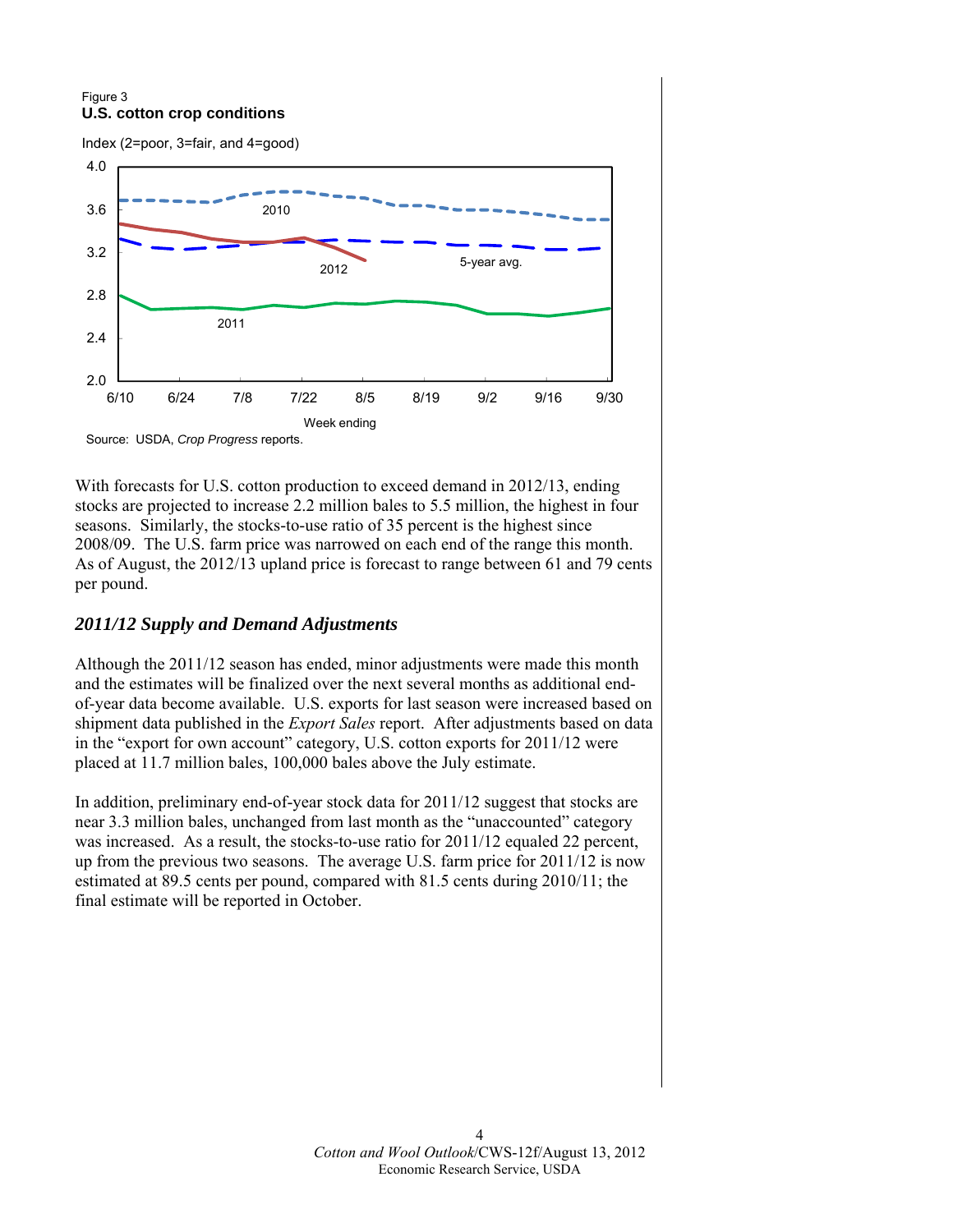## <span id="page-4-0"></span>**International Outlook**

## *Global Cotton Production Remains Above Mill Use*

World cotton production in 2012/13 is forecast at 114.1 million bales, nearly 300,000 bales above last month—largely the result of the higher U.S. production forecast. Higher alternative crop prices this season, coupled with low mill demand for the fiber, reduced global area and thus production (fig. 4). While 2012/13 production is forecast to increase in the United States from last season's devastating drought, declines in the other major producing countries are reducing the world crop 7 percent below last season's record of 122.7 million bales to its lowest in three years.

In China, the cotton crop is forecast at 31 million bales in 2012/13, 7.5 percent below the estimated 33.5 million produced last season. Planted area is expected to decline 9 percent; however, a record yield projection of 1,350 kg/ha is expected to help stabilize production there. Production in India, the second leading producer, is expected to reach only 23.5 million bales this season, 3 million bales below 2011/12 and the lowest in 4 years. Area in India is expected 11 percent below last season's high of 12.2 million ha; this season's 10.8-million-hectare forecast is the result of both weak cotton prices and the limited monsoon rainfall to date.

Production in Pakistan, Brazil, and Australia are also forecast lower in 2012/13 due to area declines. Pakistan is forecast to produce 9.7 million bales, nearly one million bales below 2011/12. Brazil's crop is projected at 6.8 million bales, considerably below the previous 2 seasons. Meanwhile, Australia is expected to produce about 4.3 million bales this season, similar to 2010/11. Although each of these countries' crops is expected below 2011/12, their respective crop sizes remain high relative to historical averages.



## Figure 4 **Global cotton production and consumption**

Source: USDA, *World Agricultural Supply and Demand Estimates* reports.

5 *Cotton and Wool Outlook*/CWS-12f/August 13, 2012 Economic Research Service, USDA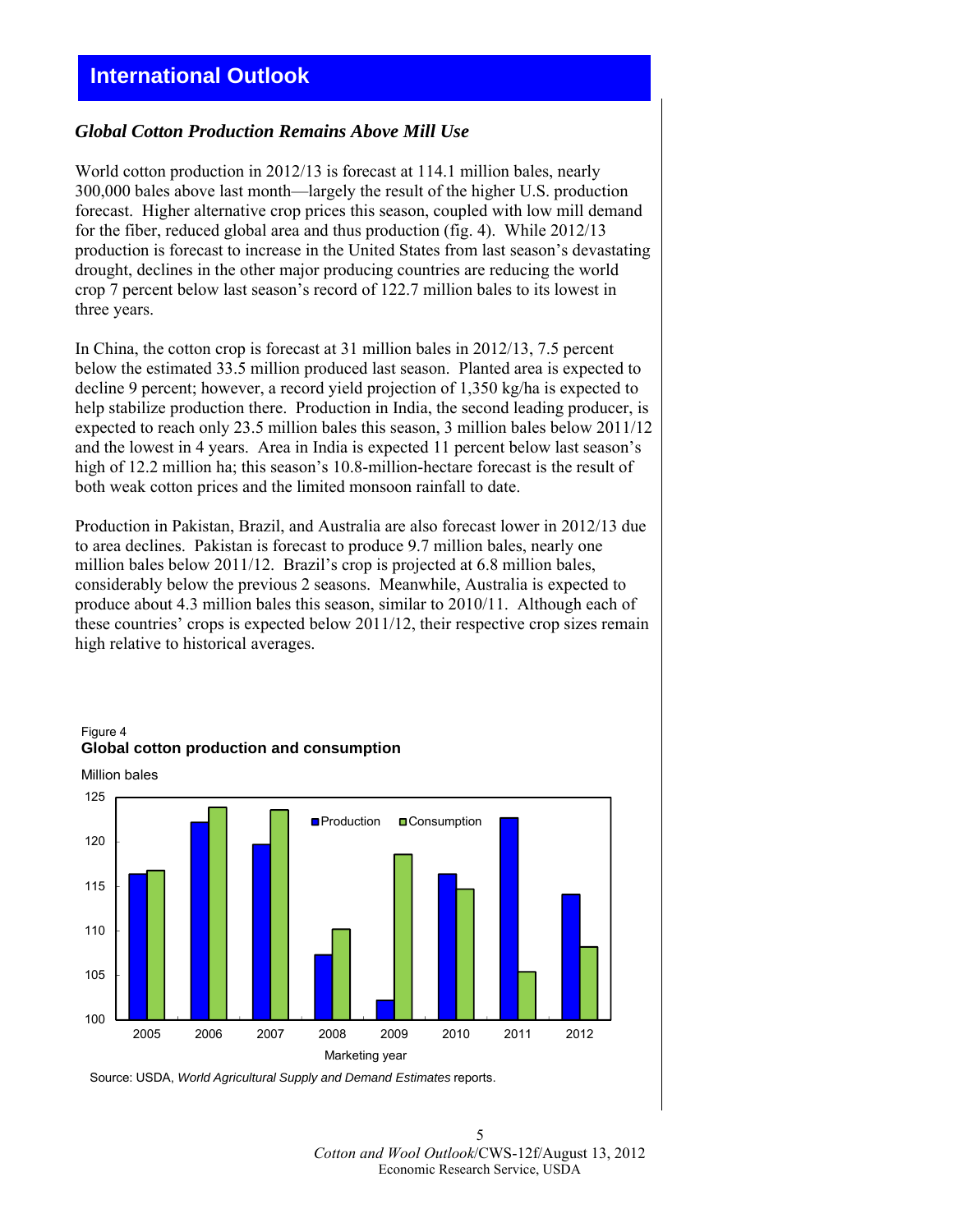Global cotton consumption in 2012/13 is forecast at 108.2 million bales, down about 800,000 bales from last month but still nearly 2.8 million bales (2.6 percent) above 2011/12. China, the leading mill user of cotton, continues to trend lower and is projected to use only 39 million bales in 2012/13, one million below last season and the lowest since 2004/05. China's cotton spinners are losing market share due to the Government's established price floor, which has resulted in domestic prices about 50 percent above world prices. In contrast, India's consumption is expected to rebound by a similar amount to reach a record 21.5 million bales in 2012/13. Cotton mill use in Pakistan also is forecast higher, rising 900,000 bales to 11 million bales in 2012/13. Both India and Pakistan have increased exports of cotton yarn to China in recent months.

## *World Cotton Trade To Decline in 2012/13*

Global cotton trade in 2012/13 is projected at 37.2 million bales, down 16 percent from last season's second highest on record—44.3 million bales. The decline is attributable to the projected reduction of nearly 50 percent in China's import demand from the estimated record of 24.3 million bales in 2011/12 to 13 million bales in 2012/13. China's imports are anticipated to decline due to a combination of larger supplies, lower consumption, and Government policies directed at supporting domestic prices. However, it is likely that the decline in China's imports will be partially offset by increases for several other countries where consumption is recovering.

In addition to higher exports for the United States in 2012/13, gains are also seen in Uzbekistan and the African Franc Zone, with exports forecast at 2.7 and 2.9 million bales, respectively. In contrast, a dramatic export reduction is projected for India as relatively tight stocks are expected to limit exports from last season's record of 10 million bales. In 2012/13, Indian exports are forecast at only 3.7 million bales, the lowest in four years. Smaller declines are expected for Australia and Brazil as they produce smaller crops in 2012/13.

## *China Stock Increase Leads Global Rise*

Global cotton stocks in 2012/13 are projected at a record 74.7 million bales, 6.9 million higher than last season. However, most of the stock increase is attributable to China where stocks are forecast to increase 4.9 million bales to 34.2 million by season's end. Growth in U.S. stocks is also contributing to the global rise. In contrast, foreign stocks outside of China are expected to remain relatively stable since 2010/11 at 35 million bales. See figure 1 for changes in the historical ending stock shares for China, the United States, and the rest of the world.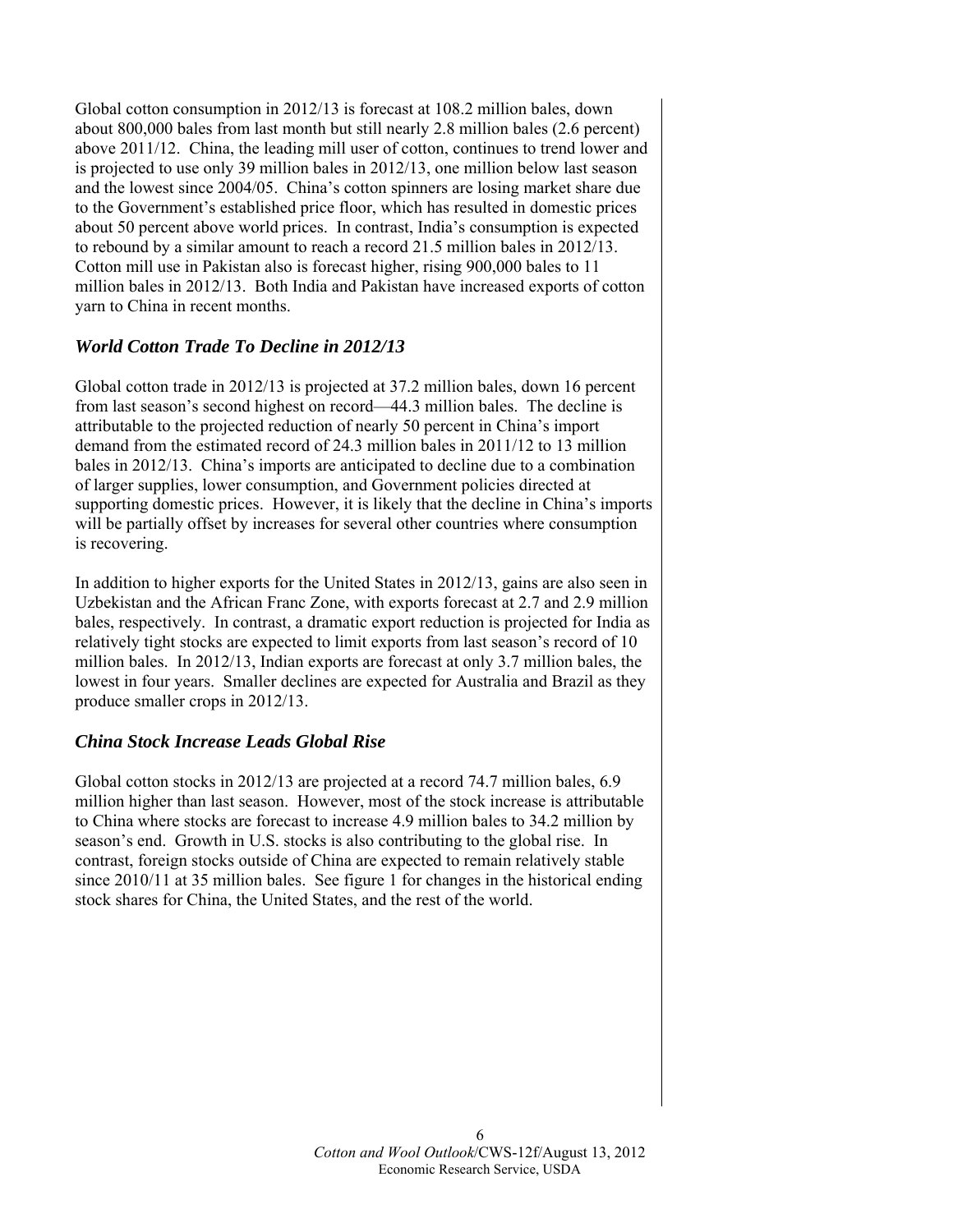## <span id="page-6-0"></span>**Contact Information**

Leslie Meyer (U.S. cotton and textiles), (202) 694-5307, lmeyer@ers.usda.gov Stephen MacDonald (foreign cotton), (202) 694-5305, stephenm@ers.usda.gov James Kiawu (cotton trade), (202) 694-5273, [jkiawu@ers.usda.gov](mailto: jkiawu@ers.usda.gov) Erma McCray (web publishing) (202) 694-53[06 ejmccray@ers.usda.g](mailto: ejmccray@ers.usda.gov)ov

## **Subscription Information**

Subscribe to ERS e-mail notification service at [http://www.ers.usda.gov/subscribe-to-ers](http://www.ers.usda.gov/subscribe-to-ers-e-newsletters.aspx) [-e-newsletters.aspx](http://www.ers.usda.gov/subscribe-to-ers-e-newsletters.aspx) to receive timely notification of newsletter availability. Printed copies can be purchased from the USDA Order Desk by calling 1-800-363-2068 (specify the issue number). To order printed copies of the five field crop newsletters cotton and wool, feed, rice, oil crops, and wheat—as a series, specify series SUB-COR-4043.

## *Data*

r

Monthly tables from *Cotton and Wool Outlook* are available in Excel (.xls) spreadsheets at <http://www.ers.usda.gov/topics/crops/cotton-wool.aspx>. These tables contain the latest data on the production, use, imports, exports, prices, and textile trade of cotton and other fibers.

## *Related Websites*

WASDE <http://usda.mannlib.cornell.edu/MannUsda/viewDocumentInfo.do?documentID=1194>

Cotton Briefing Room <http://www.ers.usda.gov/topics/crops/cotton-wool.aspx>

## Cotton and Wool Outlook

<http://usda.mannlib.cornell.edu/MannUsda/viewDocumentInfo.do?documentID=1281>

The U.S. Department of Agriculture (USDA) prohibits discrimination in all its programs and activities on the basis of race, color, national origin, age, disability, and where applicable, sex, marital status, familial status, parental status, religion, sexual orientation, genetic information, political beliefs, reprisal, or because all or a part of an indidual's income is derived from any public assistance program. (Not all prohibited bases apply to all programs.) Persons with disabilities who require alternative means for communication of program information (Braille, large print, audiotape, etc.) should contact USDA's TARGET Center at (202) 720-2600 (voice and TDD). To file a complaint of discrimination, write to USDA, Director, Office of Civil Rights, 1400 Independence Avenue, SW, Washington, DC 20250-9410 or call (800) 795-3272 (voice) or (202) 720-6382 (TDD). USDA is an equal opportunity provider and employer.

#### **E-mail Notification**

Readers of ERS outlook reports have two ways they can receive an e-mail notice about release of reports and associated data.

• Receive timely notification (soon after the report is posted on the web) via USDA's Economics, Statistics and Market Information System (which is housed at Cornell University's Mann Library). Go to [http://usda.mannlib.cornell.edu/Mann](http://usda.mannlib.cornell.edu/MannUsda/aboutEmailService.do) [Usda/aboutEmailService.do](http://usda.mannlib.cornell.edu/MannUsda/aboutEmailService.do) and follow the instructions to receive e-mail notices about ERS, Agricultural Marketing Service, National Agricultural Statistics Service, and World Agricultural Outlook Board products.

• Receive weekly notification (on Friday afternoon) via the ERS website. Go to [http://www.ers.usda.gov/subscribe](http://www.ers.usda.gov/subscribe-to-ers-e-newsletters.aspx)[to-ers-e-newsletters.aspx](http://www.ers.usda.gov/subscribe-to-ers-e-newsletters.aspx) and follow the instructions to receive notices about ERS outlook reports, Amber Waves magazine, and other reports and data products on specific topics. ERS also offers RSS (really simple syndication) feeds for all ERS products. Go to <http://www.ers.usda.gov/rss/>

to get started.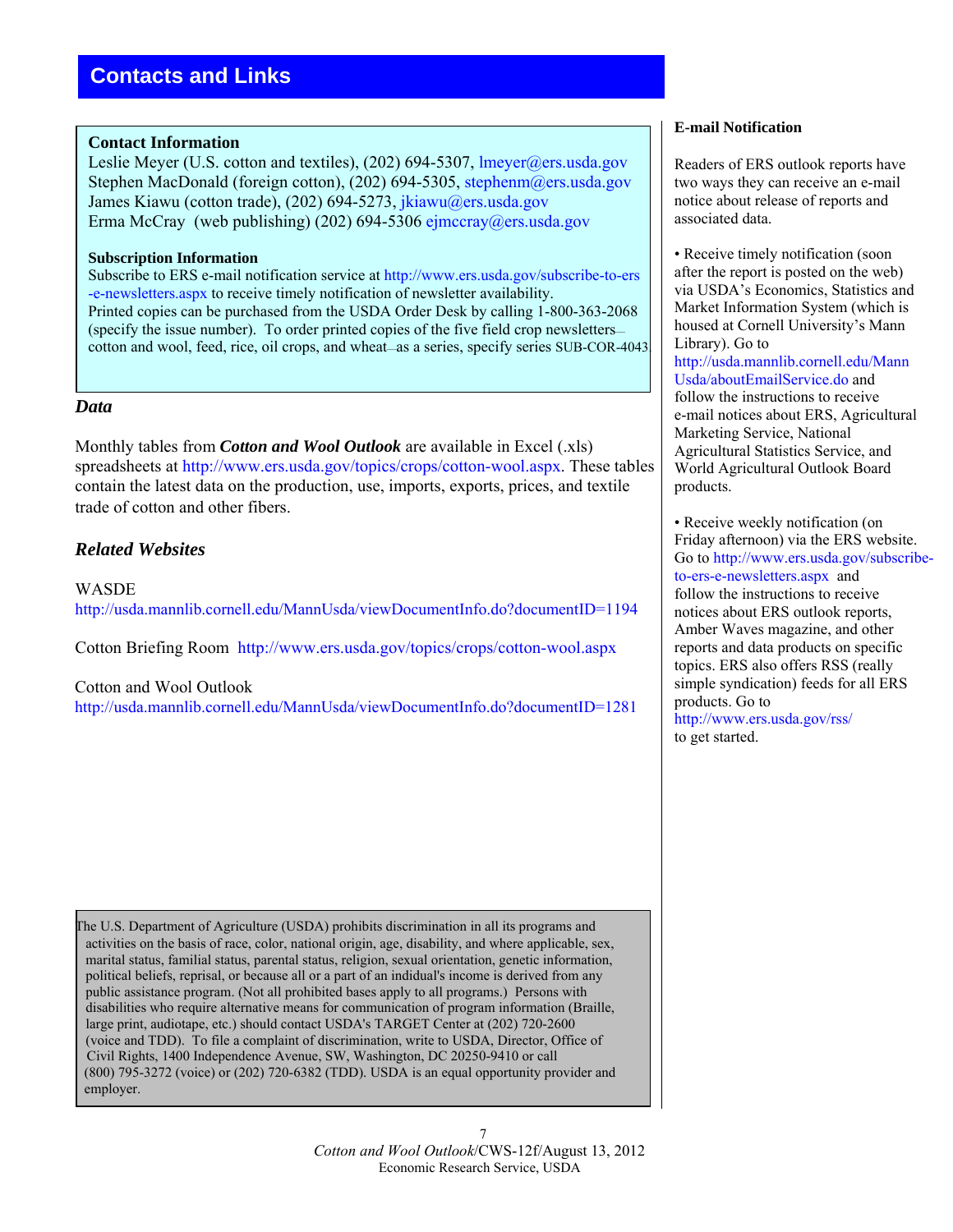<span id="page-7-0"></span>

|                      |         |                       | 2012/13             |        |  |
|----------------------|---------|-----------------------|---------------------|--------|--|
| Item                 | 2011/12 | June                  | July                | Aug.   |  |
|                      |         | Million acres         |                     |        |  |
| Upland:              |         |                       |                     |        |  |
| Planted              | 14.428  | 12.885                | 12.400              | 12.400 |  |
| Harvested            | 9.156   | 10.234                | 10.167              | 10.577 |  |
|                      |         |                       | Pounds              |        |  |
| Yield/harvested acre | 772     | 764                   | 773                 | 771    |  |
|                      |         | Million 480-lb, bales |                     |        |  |
| Beginning stocks     | 2.572   | 2.968                 | 3.063               | 3.032  |  |
| Production           | 14.722  | 16.280                | 16.365              | 16.988 |  |
| Total supply 1/      | 17.309  | 19.253                | 19.433              | 20.025 |  |
| Mill use             | 3.278   | 3.470                 | 3.375               | 3.375  |  |
| Exports              | 11.120  | 11.100                | 11.400              | 11.375 |  |
| Total use            | 14.398  | 14.570                | 14.775              | 14.750 |  |
| Ending stocks 2/     | 3.032   | 4.678                 | 4.653               | 5.319  |  |
|                      |         |                       | Percent             |        |  |
| Stocks-to-use ratio  | 21.1    | 32.1                  | 31.5                | 36.1   |  |
|                      |         |                       | 1,000 acres         |        |  |
| Extra-long staple:   |         |                       |                     |        |  |
| Planted              | 307.4   | 270.0                 | 235.0               | 235.0  |  |
| Harvested            | 304.9   | 266.0                 | 233.0               | 233.4  |  |
|                      |         |                       | Pounds              |        |  |
| Yield/harvested acre | 1,340   | 1,300                 | 1,308               | 1,363  |  |
|                      |         |                       | 1,000 480-lb. bales |        |  |
| Beginning stocks     | 28      | 232                   | 237                 | 268    |  |
| Production           | 851     | 720                   | 635                 | 663    |  |
| Total supply 1/      | 884     | 952                   | 872                 | 931    |  |
| Mill use             | 22      | 30                    | 25                  | 25     |  |
| Exports              | 594     | 700                   | 700                 | 725    |  |
| Total use            | 616     | 730                   | 725                 | 750    |  |
| Ending stocks 2/     | 268     | 222                   | 147                 | 181    |  |
|                      |         |                       | Percent             |        |  |
| Stocks-to-use ratio  | 43.5    | 30.4                  | 20.3                | 24.1   |  |

1/ Includes imports. 2/ Includes unaccounted.

Last update: 08/13/12.

Sources: USDA, World Agricultural Outlook Board; and USDC, U.S. Census Bureau.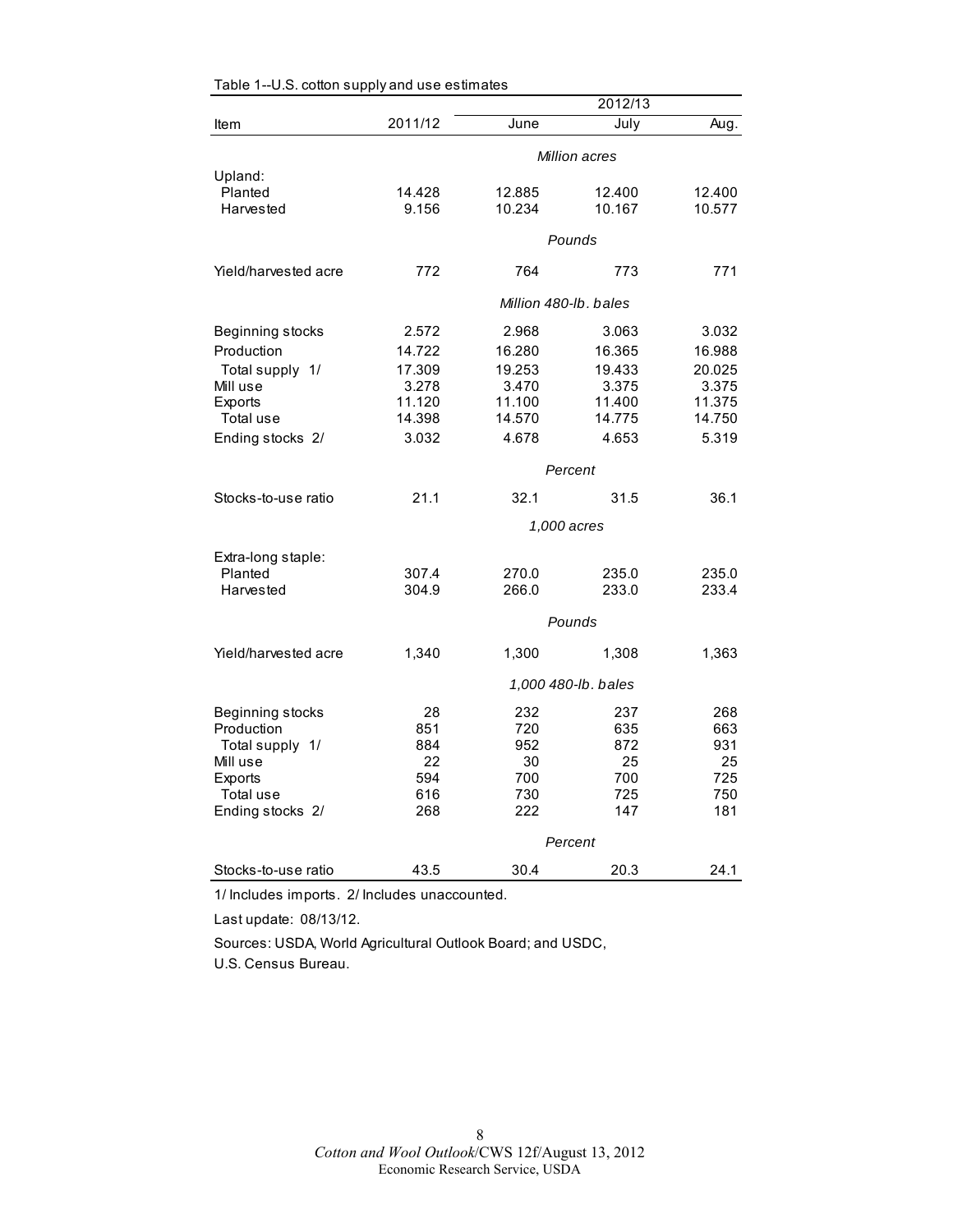|                      |         | 2012/13               |         |        |  |
|----------------------|---------|-----------------------|---------|--------|--|
| Item                 | 2011/12 | June                  | July    | Aug.   |  |
|                      |         | Million 480-lb, bales |         |        |  |
| Supply:              |         |                       |         |        |  |
| Beginning stocks--   |         |                       |         |        |  |
| World                | 49.52   | 67.32                 | 66.68   | 67.80  |  |
| Foreign              | 46.92   | 64.12                 | 63.38   | 64.50  |  |
| Production--         |         |                       |         |        |  |
| World                | 122.67  | 115.29                | 113.81  | 114.11 |  |
| Foreign              | 107.10  | 98.29                 | 96.81   | 96.46  |  |
| Imports--            |         |                       |         |        |  |
| World                | 44.33   | 36.97                 | 37.39   | 37.20  |  |
| Foreign              | 44.31   | 36.97                 | 37.39   | 37.19  |  |
| Use:                 |         |                       |         |        |  |
| Mill use--           |         |                       |         |        |  |
| World                | 105.38  | 109.01                | 108.98  | 108.16 |  |
| Foreign              | 102.08  | 105.51                | 105.58  | 104.76 |  |
| Exports--            |         |                       |         |        |  |
| World                | 44.34   | 36.95                 | 37.39   | 37.21  |  |
| Foreign              | 32.62   | 25.15                 | 25.29   | 25.11  |  |
| Ending stocks--      |         |                       |         |        |  |
| World                | 67.80   | 74.51                 | 72.39   | 74.67  |  |
| Foreign              | 64.50   | 69.61                 | 67.59   | 69.17  |  |
|                      |         |                       | Percent |        |  |
| Stocks-to-use ratio: |         |                       |         |        |  |
| World                | 64.3    | 68.4                  | 66.4    | 69.0   |  |
| Foreign              | 63.2    | 66.0                  | 64.0    | 66.0   |  |

<span id="page-8-0"></span>

| Table 2--World cotton supply and use estimates |  |  |
|------------------------------------------------|--|--|
|------------------------------------------------|--|--|

Last update: 08/13/12.

Source: USDA, World Agricultural Outlook Board.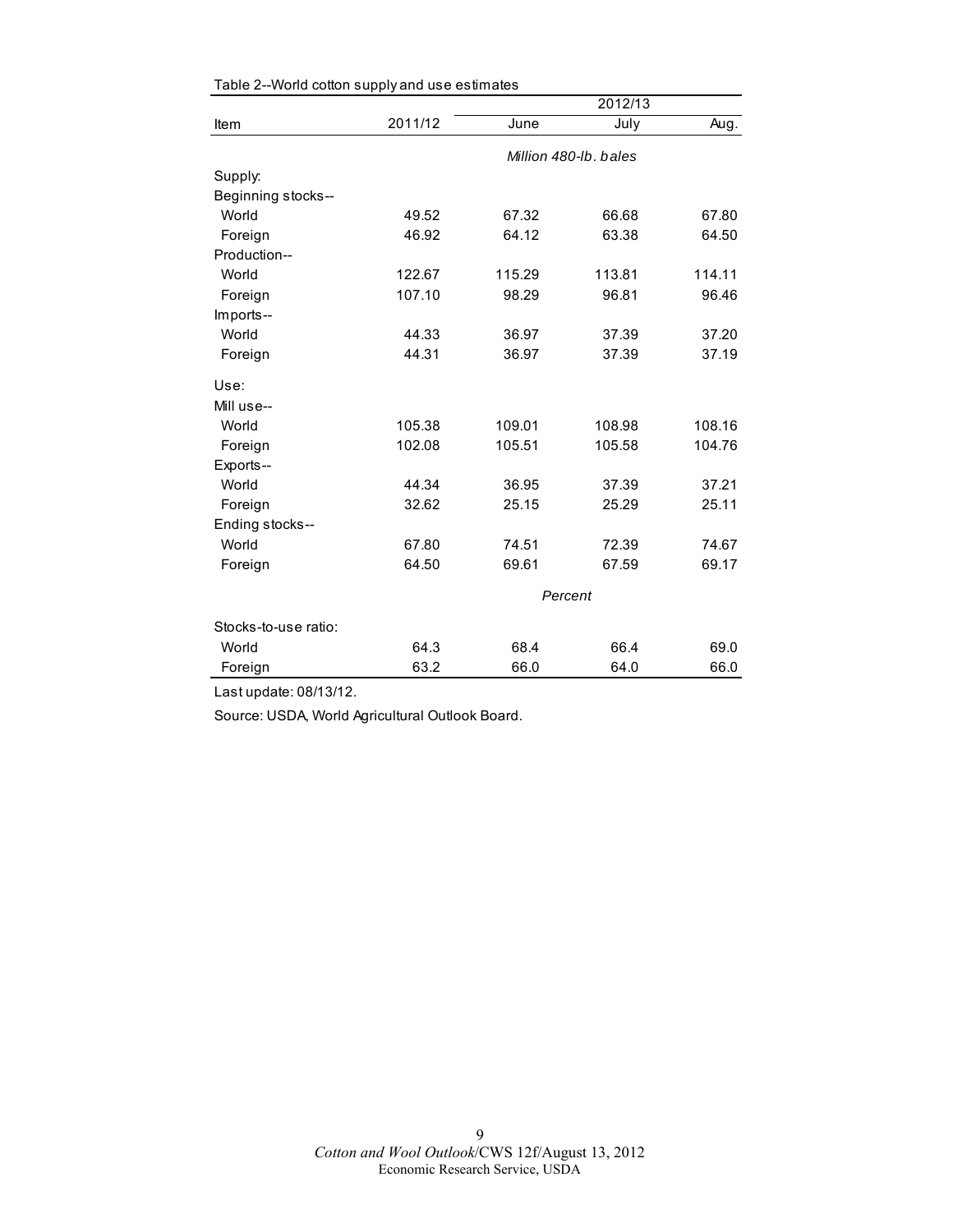|                         | Apr.                | May            | June      | June      |  |
|-------------------------|---------------------|----------------|-----------|-----------|--|
| Item                    | 2012                | 2012           | 2012      | 2011      |  |
|                         | 1,000 480-lb. bales |                |           |           |  |
| Cotton:                 |                     |                |           |           |  |
| Ginnings                | 0                   | 0              | 0         | 0         |  |
| Imports since August 1  | 13.9                | 14.1           | 18.2      | 8.8       |  |
| Stocks, beginning       | 8,719               | 7,201          | 5,621     | 4,883     |  |
| At mills                | <b>NA</b>           | <b>NA</b>      | <b>NA</b> | 134       |  |
| Public storage          | <b>NA</b>           | <b>NA</b>      | <b>NA</b> | 3,552     |  |
| <b>CCC</b> stocks       | 2,392               | 1,872          | 1,456     | 1,352     |  |
|                         |                     | Million pounds |           |           |  |
| Manmade:                |                     |                |           |           |  |
| Production              | 535.9               | 521.8          | 500.9     | 460.5     |  |
| Noncellulosic           | 544.7               | 521.8          | 500.9     | 460.5     |  |
| Cellulosic              | <b>NA</b>           | <b>NA</b>      | <b>NA</b> | <b>NA</b> |  |
| Total since January 1   | 2,013.7             | 2,535.5        | 3,036.4   | 3,064.8   |  |
|                         |                     |                |           |           |  |
|                         | Mar.                | Apr.           | May       | May       |  |
|                         | 2012                | 2012           | 2012      | 2011      |  |
|                         |                     | Million pounds |           |           |  |
| Raw fiber imports:      | 161.9               | 163.5          | 172.0     | 164.5     |  |
| Noncellulosic           | 144.8               | 149.7          | 157.7     | 150.3     |  |
| Cellulosic              | 17.1                | 13.8           | 14.3      | 14.2      |  |
| Total since January 1   | 450.5               | 614.0          | 786.0     | 745.3     |  |
|                         |                     | 1,000 pounds   |           |           |  |
| Wool and mohair:        |                     |                |           |           |  |
| Raw wool imports, clean | 1,018.9             | 880.7          | 919.9     | 698.5     |  |
| 48s-and-finer           | 333.5               | 499.8          | 469.5     | 332.5     |  |
| Not-finer-than-46s      | 685.4               | 380.9          | 450.3     | 366.0     |  |
| Total since January 1   | 2,698.6             | 3,579.3        | 4,499.2   | 3,252.5   |  |
| Wool top imports        | 243.3               | 214.0          | 200.7     | 129.5     |  |
| Total since January 1   | 887.6               | 1,101.6        | 1,302.3   | 1,347.8   |  |
| Mohair imports, clean   | 0.0                 | 0.0            | 0.0       | 0.0       |  |
| Total since January 1   | 0.0                 | 0.0            | 0.0       | 2.3       |  |

#### <span id="page-9-0"></span>Table 3--U.S. fiber supply

NA = Not available.

Last update: 08/13/12.

Sources: USDA, National Agricultural Statistics Service; USDC,

U.S. Census Bureau; and *Fiber Organon.*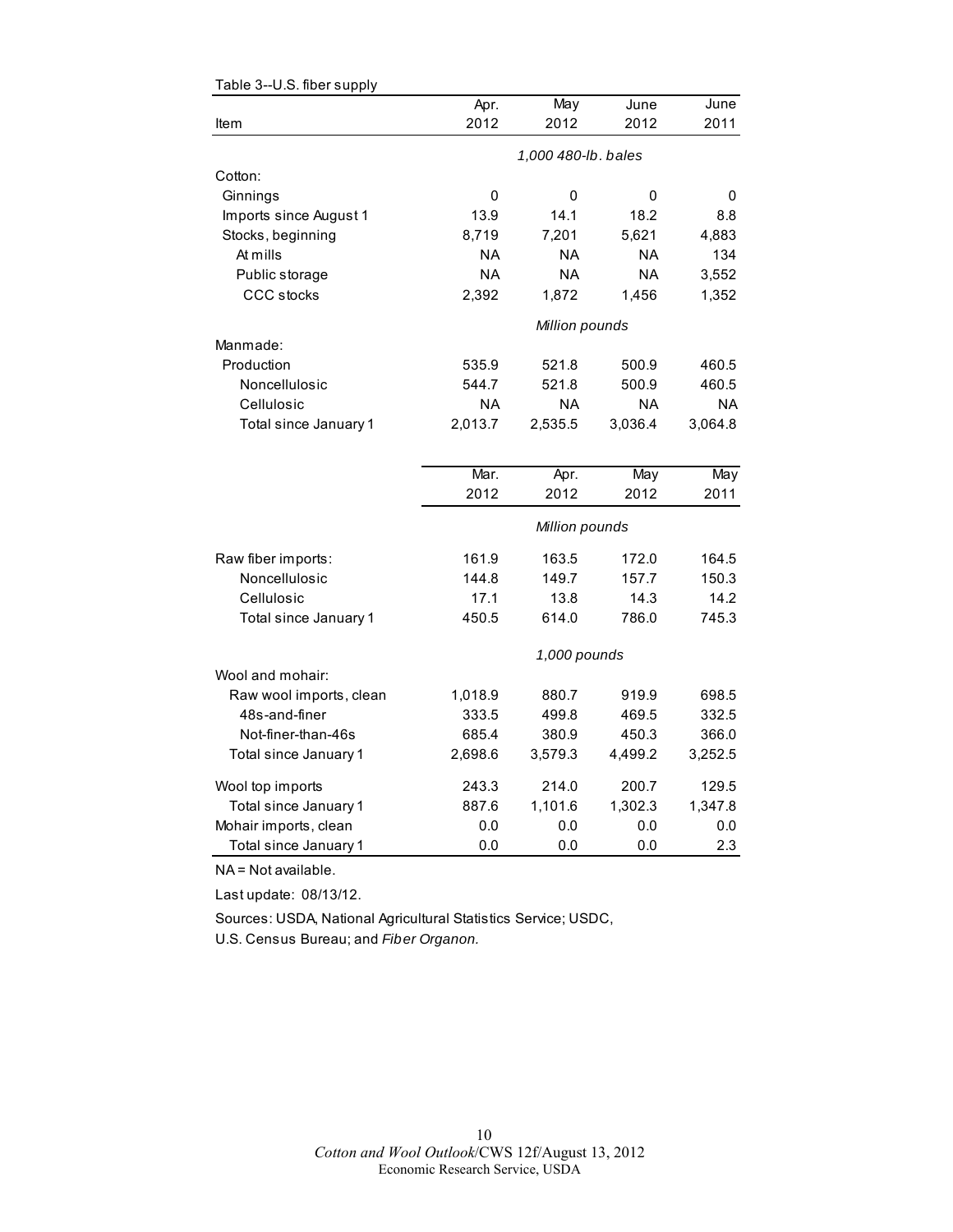|                             | Apr.    | May                 | June    | June    |
|-----------------------------|---------|---------------------|---------|---------|
| Item                        | 2012    | 2012                | 2012    | 2011    |
|                             |         |                     |         |         |
|                             |         | 1,000 480-lb. bales |         |         |
| Cotton:                     |         |                     |         |         |
| All consumed by mills 1/    | 234     | 286                 | 290     | 327     |
| Total since August 1        | 2,446   | 2,732               | 3,022   | 3,620   |
| Daily rate                  | 11.1    | 12.4                | 13.8    | 14.9    |
| Upland consumed by mills 1/ | 233     | 285                 | 289     | 325     |
| Total since August 1        | 2,433   | 2,717               | 3,007   | 3,602   |
| Daily Rate                  | 11.1    | 12.4                | 13.8    | 14.8    |
|                             | Mar.    | Apr.                | May     | May     |
|                             | 2012    | 2012                | 2012    | 2011    |
|                             |         | 1,000 480-lb. bales |         |         |
| Cotton:                     |         |                     |         |         |
| Upland exports              | 1,540   | 1,221               | 1,249   | 1,199   |
| Total since August 1        | 6,862   | 8,083               | 9,332   | 12,420  |
| Sales for next season       | 321     | 245                 | 516     | 88      |
| Total since August 1        | 906     | 1,151               | 1,667   | 5,436   |
| Extra-long staple exports   | 87.0    | 66.4                | 46.6    | 28.2    |
| Total since August 1        | 390.9   | 457.4               | 504.0   | 462.1   |
| Sales for next season       | 1.1     | 5.2                 | 6.4     | 3.0     |
| Total since August 1        | 42.0    | 47.2                | 53.6    | 328.5   |
|                             |         | Million pounds      |         |         |
| Manmade:                    |         |                     |         |         |
| Raw fiber exports           | 33.8    | 32.8                | 31.5    | 63.6    |
| Noncellulosic               | 33.4    | 32.3                | 31.0    | 63.0    |
| Cellulosic                  | 0.4     | 0.5                 | 0.5     | 0.6     |
| Total since January 1       | 142.0   | 174.8               | 206.3   | 313.6   |
|                             |         | 1,000 pounds        |         |         |
| Wool and mohair:            |         |                     |         |         |
| Raw wool exports, clean     | 873.5   | 263.6               | 708.3   | 813.9   |
| Total since January 1       | 1,475.0 | 1,738.7             | 2,447.0 | 3,475.3 |
| Wool top exports            | 55.8    | 0.6                 | 28.1    | 96.2    |
| Total since January 1       | 97.5    | 98.1                | 126.2   | 551.3   |
| Mohair exports, clean       | 42.2    | 33.8                | 0.0     | 133.1   |
| Total since January 1       | 42.2    | 76.1                | 76.1    | 358.2   |
| 1/ Estimated by USDA.       |         |                     |         |         |

#### <span id="page-10-0"></span>Table 4--U.S. fiber demand

Last update: 8/13/12.

Sources: USDA, Farm Service Agency; USDA, *Export Sales;* USDC, U.S. Census Bureau; and *Fiber Organon.*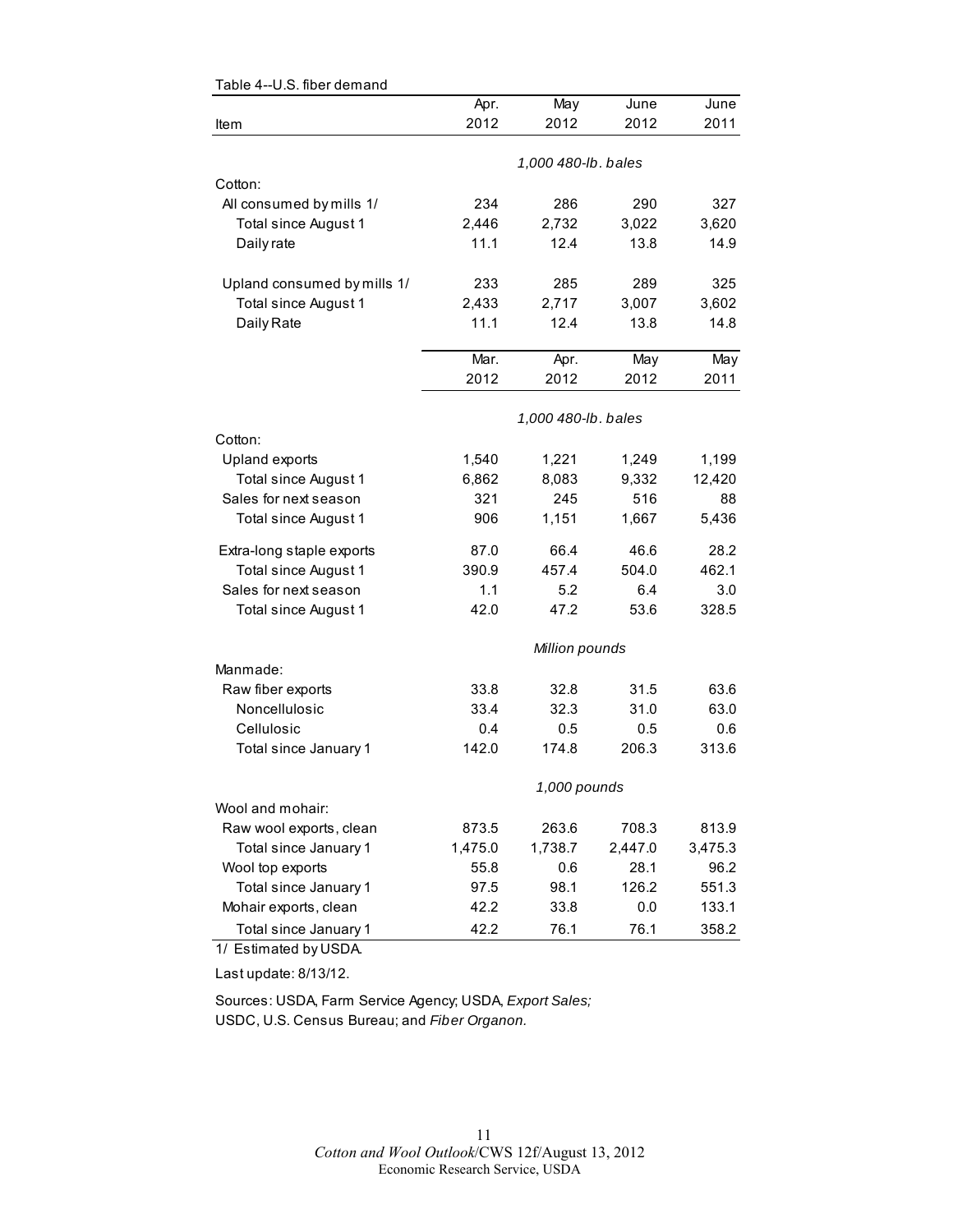|                            | May       | June              | July      | July      |
|----------------------------|-----------|-------------------|-----------|-----------|
| Item                       | 2012      | 2012              | 2012      | 2011      |
|                            |           |                   |           |           |
|                            |           | Cents per pound   |           |           |
| Domestic cotton prices:    |           |                   |           |           |
| Adjusted world price       | 68.75     | 61.41             | 63.04     | 100.46    |
| Upland spot 41-34          | 72.51     | 67.35             | 66.14     | 113.03    |
| Pima spot 03-46            | 123.55    | 114.43            | 103.00    | 247.00    |
| Average price received by  |           |                   |           |           |
| upland producers           | 84.60     | 77.30             | 76.60     | 82.50     |
| Far Eastern cotton quotes: |           |                   |           |           |
| A Index                    | 87.95     | 82.10             | 83.75     | <b>NQ</b> |
| Memphis/Eastern            | 90.85     | 84.63             | 86.06     | <b>NO</b> |
| Memphis/Orleans/Texas      | 90.85     | 84.63             | 86.25     | <b>NQ</b> |
| California/Arizona         | 91.35     | 85.44             | 88.00     | <b>NQ</b> |
|                            |           | Dollars per pound |           |           |
| Wool prices (clean):       |           |                   |           |           |
| <b>U.S. 56s</b>            | <b>NQ</b> | <b>NQ</b>         | <b>NQ</b> | <b>NQ</b> |
| Australian 56s 1/          | 4.24      | 4.27              | 4.48      | 4.43      |
| U.S.60s                    | NQ.       | NQ.               | <b>NQ</b> | <b>NQ</b> |
| Australian 60s 1/          | 6.29      | 5.95              | 5.74      | 8.61      |
| <b>U.S. 64s</b>            | NQ.       | <b>NQ</b>         | NQ.       | <b>NQ</b> |
| Australian 64s 1/          | 6.07      | 5.76              | 5.78      | 7.13      |

#### <span id="page-11-0"></span>Table 5--U.S. and world fiber prices

NQ = No quote.

1/ In bond, Charleston, SC.

Last update: 8/13/12.

Sources: USDA, *Cotton Price Statistics* ; Cotlook Ltd., *Cotton Outlook* ; and trade reports.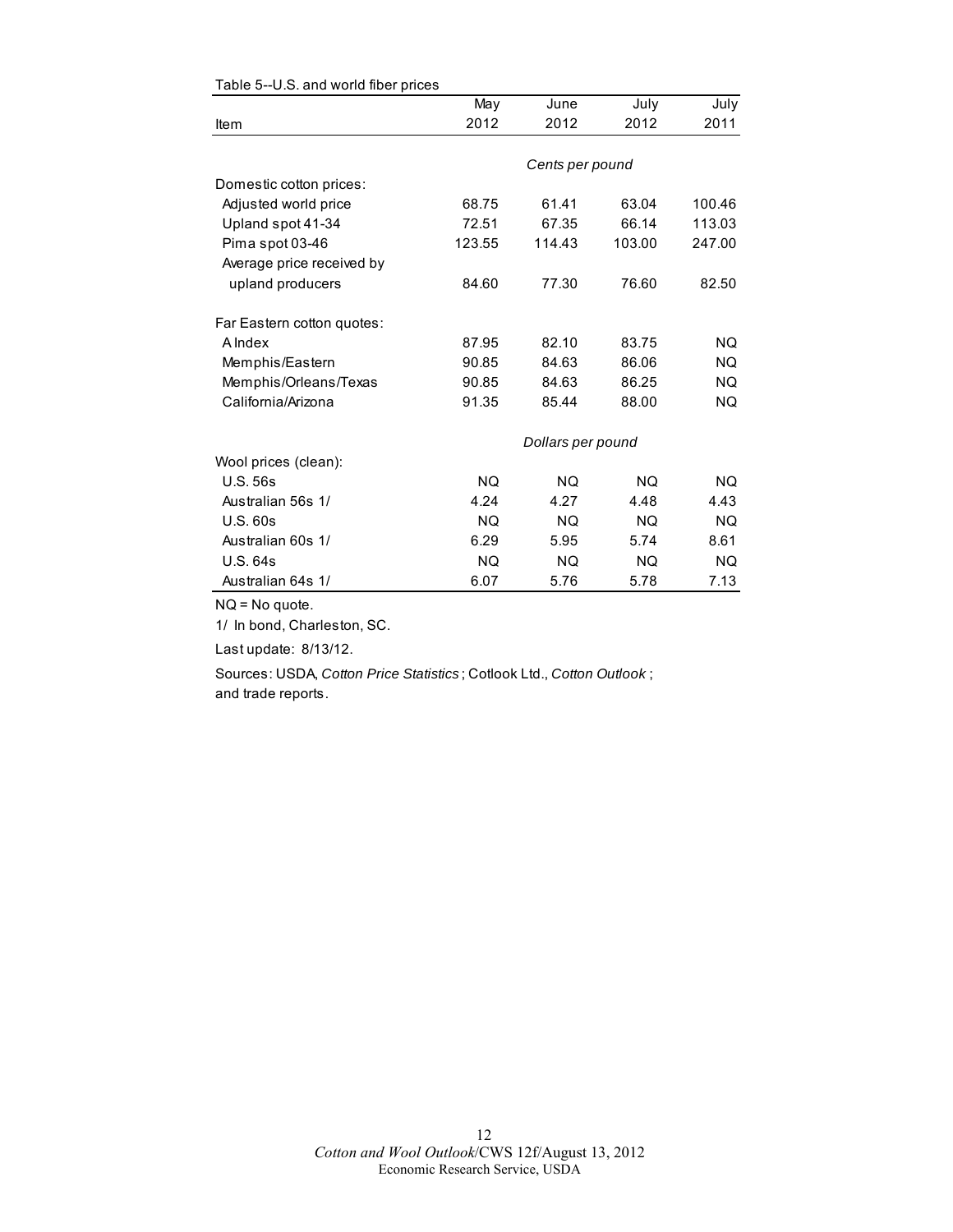|                           | Mar.            | Apr.      | May       | May       |  |  |
|---------------------------|-----------------|-----------|-----------|-----------|--|--|
| Item                      | 2012            | 2012      | 2012      | 2011      |  |  |
|                           | 1,000 pounds 1/ |           |           |           |  |  |
| Yarn, thread, and fabric: | 242,921         | 257,008   | 272,708   | 262,603   |  |  |
| Cotton                    | 51,990          | 57,812    | 59,216    | 62,875    |  |  |
| Linen                     | 21,001          | 19,569    | 19,945    | 16,909    |  |  |
| Wool                      | 3,390           | 4,281     | 4,114     | 3,769     |  |  |
| Silk                      | 542             | 617       | 687       | 767       |  |  |
| Manmade                   | 165,999         | 174,728   | 188,747   | 178,283   |  |  |
| Apparel:                  | 731,395         | 766,288   | 803,465   | 890,373   |  |  |
| Cotton                    | 428,685         | 430,643   | 460,802   | 529,274   |  |  |
| Linen                     | 9,381           | 10,937    | 9,086     | 11,960    |  |  |
| Wool                      | 15,137          | 17,085    | 17,851    | 17,990    |  |  |
| Silk                      | 8,616           | 9,899     | 8,054     | 9,548     |  |  |
| Manmade                   | 269,577         | 297,724   | 307,672   | 321,602   |  |  |
| Home furnishings:         | 173,995         | 197,217   | 217,663   | 207,976   |  |  |
| Cotton                    | 108,381         | 111,390   | 129,404   | 122,215   |  |  |
| Linen                     | 630             | 773       | 783       | 840       |  |  |
| Wool                      | 305             | 8,448     | 323       | 202       |  |  |
| Silk                      | 145             | 1,491     | 180       | 226       |  |  |
| Manmade                   | 64,535          | 75,115    | 86,973    | 84,493    |  |  |
| Floor coverings:          | 57,506          | 46,698    | 65,889    | 58,228    |  |  |
| Cotton                    | 7,337           | 6,025     | 8,523     | 7,274     |  |  |
| Linen                     | 15,257          | 14,291    | 15,718    | 14,340    |  |  |
| Wool                      | 9,226           | 227       | 8,682     | 8,855     |  |  |
| Silk                      | 1,648           | 203       | 2,038     | 1,610     |  |  |
| Manmade                   | 24,037          | 25,953    | 30,928    | 26,149    |  |  |
| Total imports: 2/         | 1,206,201       | 1,267,631 | 1,360,094 | 1,430,390 |  |  |
| Cotton                    | 596,652         | 606,141   | 658,219   | 726,141   |  |  |
| Linen                     | 46,268          | 45,570    | 45,532    | 44,946    |  |  |
| Wool                      | 28,059          | 30,050    | 30,979    | 31,205    |  |  |
| Silk                      | 10,951          | 12,210    | 10,959    | 12,153    |  |  |
| Manmade                   | 524,271         | 573,660   | 614,405   | 615,945   |  |  |

#### <span id="page-12-0"></span>Table 6--U.S. textile imports, by fiber

1/ Raw-fiber equivalent. 2/ Includes headgear.

Last update: 08/13/12.

Sources: USDA, Economic Research Service; and USDC,

U.S. Census Bureau.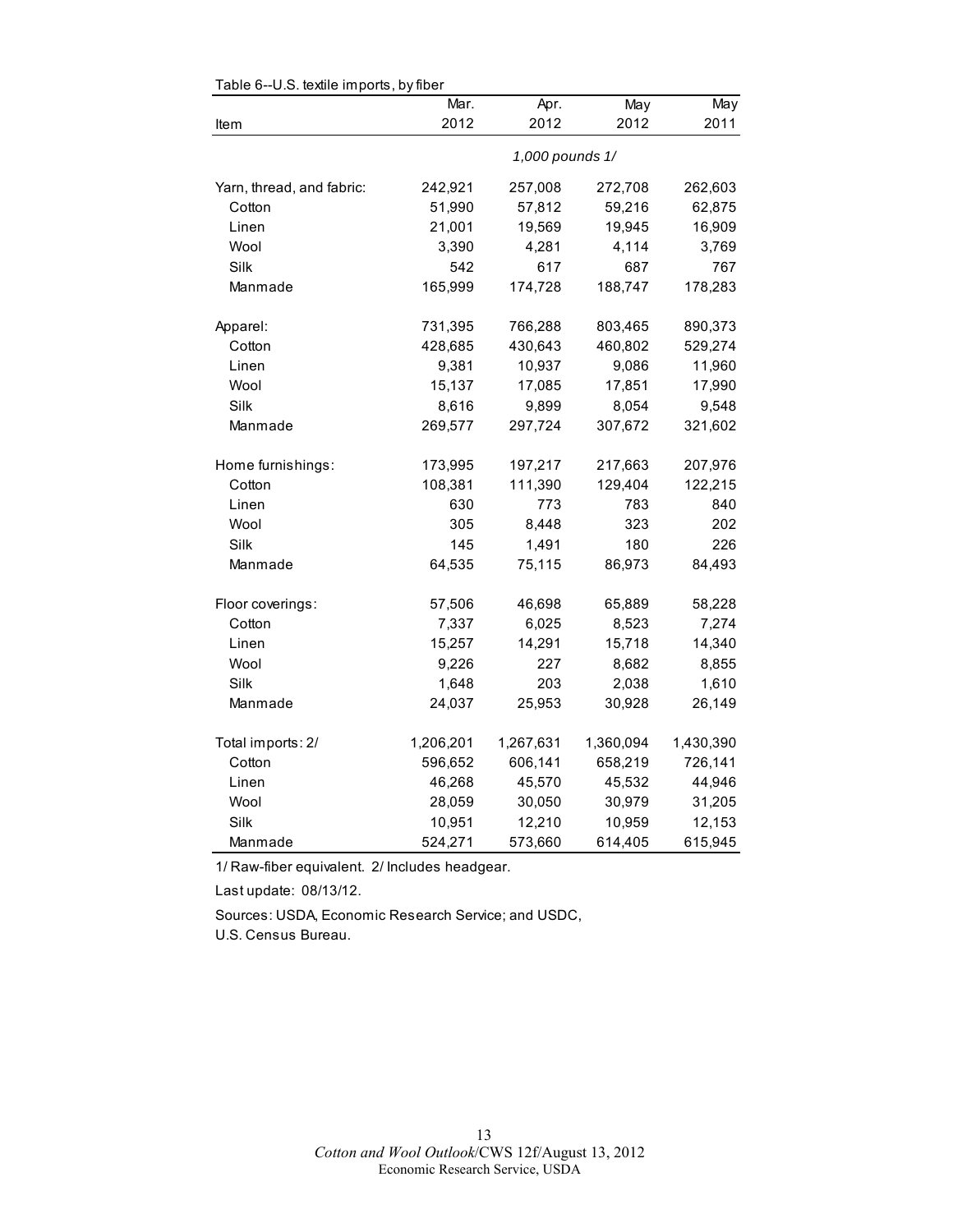|                           | Mar.            | Apr.    | May     | May     |  |
|---------------------------|-----------------|---------|---------|---------|--|
| Item                      | 2012            | 2012    | 2012    | 2011    |  |
|                           | 1,000 pounds 1/ |         |         |         |  |
| Yarn, thread, and fabric: | 249,053         | 215,806 | 242,916 | 270,871 |  |
| Cotton                    | 121,932         | 101,185 | 122,404 | 153,545 |  |
| Linen                     | 7,357           | 7,188   | 7,030   | 6,863   |  |
| Wool                      | 3,643           | 3,091   | 3,330   | 3,143   |  |
| Silk                      | 1,073           | 960     | 1,187   | 1,224   |  |
| Manmade                   | 115,049         | 103,383 | 108,965 | 106,096 |  |
| Apparel:                  | 25,163          | 22,205  | 25,192  | 23,037  |  |
| Cotton                    | 11,024          | 9,980   | 11,255  | 10,189  |  |
| Linen                     | 604             | 415     | 307     | 383     |  |
| Wool                      | 1,426           | 1,132   | 1,247   | 1,433   |  |
| Silk                      | 1,103           | 952     | 1,159   | 1,109   |  |
| Manmade                   | 11,006          | 9,726   | 11,224  | 9,922   |  |
| Home furnishings:         | 5,100           | 4,338   | 6,146   | 2,870   |  |
| Cotton                    | 2,528           | 2,131   | 3,052   | 1,263   |  |
| Linen                     | 196             | 187     | 260     | 153     |  |
| Wool                      | 99              | 90      | 129     | 75      |  |
| Silk                      | 107             | 103     | 157     | 88      |  |
| Manmade                   | 2,170           | 1,826   | 2,548   | 1,292   |  |
| Floor coverings:          | 31,275          | 28,044  | 33,350  | 29,978  |  |
| Cotton                    | 2,055           | 1,778   | 2,110   | 1,949   |  |
| Linen                     | 1,044           | 874     | 1,069   | 901     |  |
| Wool                      | 3,351           | 3,344   | 2,947   | 2,634   |  |
| Silk                      | 33              | 39      | 34      | 37      |  |
| Manmade                   | 24,792          | 22,009  | 27,189  | 24,456  |  |
| Total exports: 2/         | 310,720         | 270,527 | 307,728 | 326,964 |  |
| Cotton                    | 137,631         | 115,172 | 138,915 | 167,052 |  |
| Linen                     | 9,200           | 8,663   | 8,667   | 8,303   |  |
| Wool                      | 8,525           | 7,662   | 7,657   | 7,289   |  |
| Silk                      | 2,316           | 2,054   | 2,536   | 2,458   |  |
| Manmade                   | 153,048         | 136,976 | 149,953 | 141,862 |  |

#### <span id="page-13-0"></span>Table 7--U.S. textile exports, by fiber

1/ Raw-fiber equivalent. 2/ Includes headgear.

Last update: 08/13/12.

Sources: USDA, Economic Research Service; and USDC,

U.S. Census Bureau.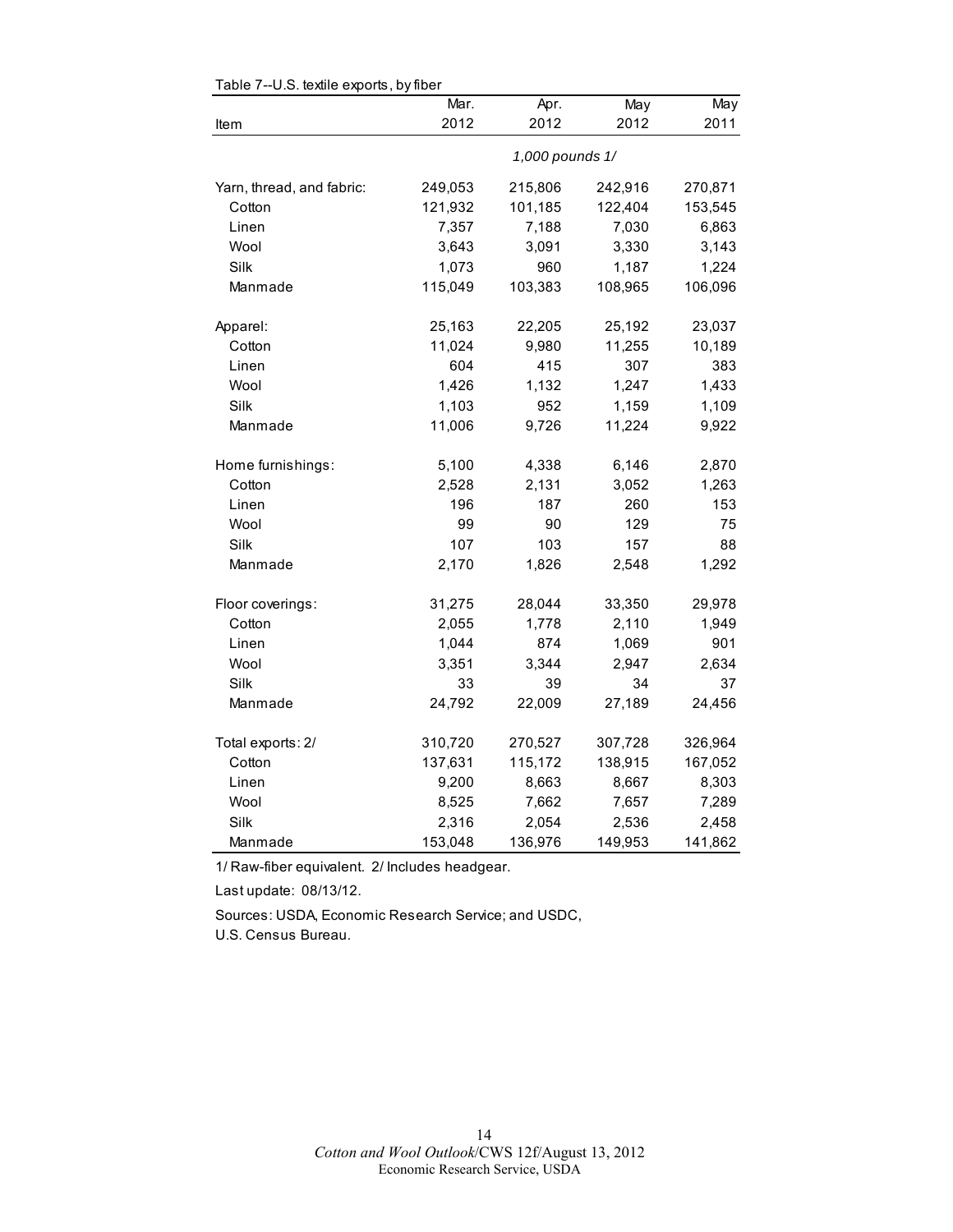<span id="page-14-0"></span>

| Table 8--0.S. cotton textile imports, by origin | Mar.            | Apr.    | May     | May     |  |
|-------------------------------------------------|-----------------|---------|---------|---------|--|
| Region/country                                  | 2012            | 2012    | 2012    | 2011    |  |
|                                                 |                 |         |         |         |  |
|                                                 | 1,000 pounds 1/ |         |         |         |  |
| North America                                   | 146,201         | 122,628 | 141,043 | 158,951 |  |
| Canada                                          | 3,014           | 3,325   | 3,041   | 3,649   |  |
| Costa Rica                                      | 933             | 547     | 871     | 807     |  |
| Dominican Republic                              | 5,656           | 5,628   | 6,410   | 6,479   |  |
| El Salvador                                     | 24,493          | 16,829  | 21,806  | 22,792  |  |
| Guatemala                                       | 8,463           | 8,115   | 8,931   | 9,802   |  |
| Haiti                                           | 10,777          | 11,826  | 13,011  | 12,678  |  |
| Honduras                                        | 30,572          | 22,771  | 30,547  | 37,998  |  |
| Mexico                                          | 46,393          | 39,670  | 43,589  | 48,435  |  |
| Nicaragua                                       | 15,884          | 13,902  | 12,828  | 16,279  |  |
| South America                                   | 4,269           | 4,221   | 4,472   | 5,342   |  |
| Brazil                                          | 253             | 188     | 242     | 356     |  |
| Colombia                                        | 1,300           | 1,723   | 1,870   | 1,788   |  |
| Peru                                            | 2,626           | 2,222   | 2,239   | 3,013   |  |
| Europe                                          | 10,348          | 10,153  | 11,573  | 10,527  |  |
| Germany                                         | 888             | 829     | 976     | 1,034   |  |
| Italy                                           | 1,828           | 1,569   | 1,639   | 1,857   |  |
| Portugal                                        | 902             | 871     | 723     | 897     |  |
| Turkey                                          | 3,974           | 4,393   | 4,713   | 4,013   |  |
| Asia                                            | 421,610         | 456,737 | 484,865 | 533,695 |  |
| <b>Bahrain</b>                                  | 2,258           | 1,257   | 1,706   | 1,654   |  |
| Bangladesh                                      | 47,770          | 40,206  | 43,909  | 50,130  |  |
| Cambodia                                        | 17,767          | 19,246  | 14,632  | 18,937  |  |
| China                                           | 134,309         | 187,318 | 204,704 | 226,174 |  |
| Hong Kong                                       | 441             | 649     | 692     | 912     |  |
| India                                           | 63,429          | 54,720  | 63,877  | 60,098  |  |
| Indonesia                                       | 27,796          | 26,460  | 22,887  | 27,338  |  |
| Israel                                          | 1,011           | 745     | 1,141   | 1,238   |  |
| Japan                                           | 1,080           | 1,169   | 1,266   | 1,210   |  |
| Jordan                                          | 3,655           | 4,161   | 3,806   | 3,190   |  |
| Malaysia                                        | 1,977           | 2,251   | 2,520   | 2,420   |  |
| Pakistan                                        | 58,093          | 52,591  | 62,791  | 68,179  |  |
| Philippines                                     | 4,550           | 4,917   | 4,524   | 6,146   |  |
| South Korea                                     | 5,389           | 6,043   | 5,748   | 5,986   |  |
| Sri Lanka                                       | 7,107           | 5,884   | 4,717   | 6,928   |  |
| Taiwan                                          | 2,734           | 2,674   | 3,097   | 2,740   |  |
| Thailand                                        | 6,010           | 6,359   | 6,143   | 8,081   |  |
| Vietnam                                         | 35,179          | 38,521  | 35,097  | 40,606  |  |
| Oceania                                         | 70              | 50      | 58      | 51      |  |
| Africa                                          | 14,155          | 12,352  | 16,207  | 17,576  |  |
| Egypt                                           | 7,746           | 7,039   | 9,501   | 9,947   |  |
| Kenya                                           | 2,188           | 1,548   | 1,880   | 2,636   |  |
| Lesotho                                         | 2,301           | 1,835   | 2,880   | 2,985   |  |
| Mauritius                                       | 730             | 653     | 461     | 864     |  |
| World 2/                                        | 596,652         | 606,141 | 658,219 | 726,141 |  |

 $Table 8-11$  S, cotton to tilo imports, by original

1/ Raw-fiber equivalent. 2/ Totals may not add due to rounding.

Last update: 08/13/12.

Sources: USDA, Economic Research Service; and USDC,

U.S. Census Bureau.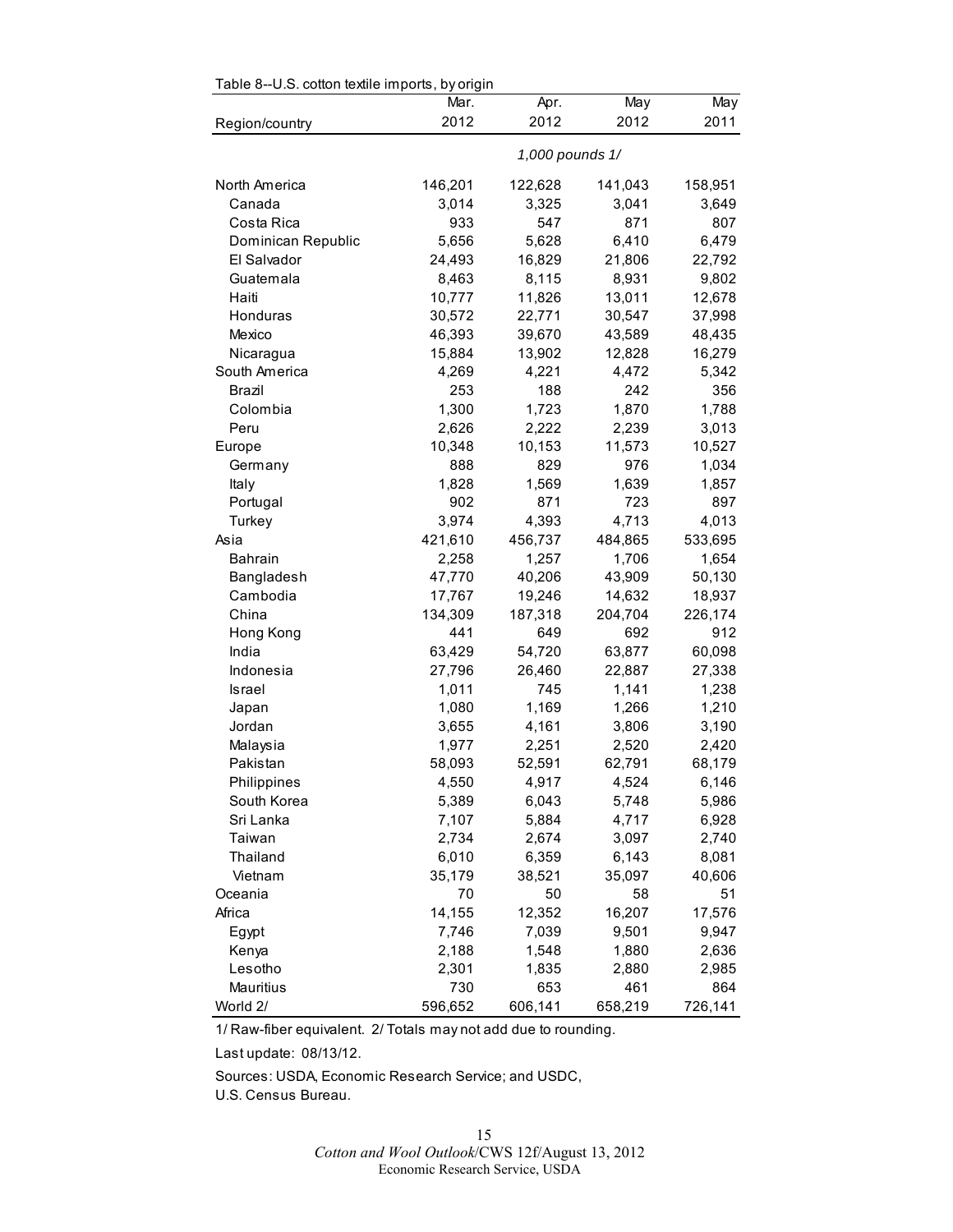|                             | Mar.<br>2012 | Apr.<br>2012    | May<br>2012 | May<br>2011 |
|-----------------------------|--------------|-----------------|-------------|-------------|
| Region/country              |              |                 |             |             |
|                             |              | 1,000 pounds 1/ |             |             |
| North America               | 123,245      | 101,248         | 122,877     | 151,374     |
| <b>Bahamas</b>              | 139          | 281             | 92          | 100         |
| Canada                      | 10,062       | 8,996           | 10,411      | 9,243       |
| Costa Rica                  | 296          | 199             | 233         | 270         |
| Dominican Republic          | 19,725       | 17,927          | 20,721      | 33,804      |
| El Salvador                 | 11,562       | 9,246           | 10,250      | 13,005      |
| Guatemala                   | 2,835        | 2,850           | 1,929       | 3,237       |
| Haiti                       | 467          | 630             | 757         | 890         |
| Honduras                    | 50,842       | 37,073          | 50,709      | 61,274      |
| Jamaica                     | 120          | 92              | 80          | 52          |
| Mexico                      | 24,381       | 21,961          | 25,546      | 27,395      |
| Nicaragua                   | 2,079        | 1,364           | 1,321       | 1,586       |
| Panama                      | 332          | 335             | 395         | 254         |
| South America               | 2,299        | 2,418           | 2,717       | 2,506       |
| Brazil                      | 506          | 380             | 430         | 794         |
| Chile                       | 171          | 452             | 187         | 179         |
| Colombia                    | 506          | 532             | 961         | 506         |
| Peru                        | 345          | 326             | 148         | 266         |
| Venezuela                   | 399          | 527             | 682         | 563         |
| Europe                      | 3,592        | 2,757           | 2,913       | 3,333       |
| Belgium                     | 405          | 241             | 219         | 343         |
| France                      | 135          | 122             | 128         | 139         |
| Germany                     | 528          | 444             | 443         | 635         |
| Italy                       | 237          | 117             | 134         | 176         |
| Netherlands                 | 487          | 340             | 391         | 275         |
| Russia                      | 116          | 54              | 99          | 178         |
| Turkey                      | 23           | 38              | 66          | 78          |
| United Kingdom              | 1,002        | 974             | 875         | 1,011       |
| Asia                        | 7,548        | 7,910           | 9,399       | 7,790       |
| Bangladesh                  | 4            | 7               | 31          | 6           |
| China                       | 3,210        | 4,076           | 5,117       | 4,162       |
| Hong Kong                   | 908          | 574             | 713         | 453         |
| India                       | 336          | 149             | 337         | 363         |
| Israel                      | 239          | 262             | 181         | 243         |
| Japan                       | 881          | 855             | 878         | 688         |
| Pakistan                    | 78           | 28              | 31          | 93          |
| Saudi Arabia                | 124          | 125             | 129         | 119         |
| Singapore                   | 140          | 233             | 320         | 161         |
| South Korea                 | 547          |                 | 527         | 479         |
|                             |              | 627             |             |             |
| Taiwan                      | 129          | 120             | 95          | 98          |
| <b>United Arab Emirates</b> | 396          | 284             | 274         | 282         |
| Oceania                     | 671          | 586             | 748         | 692         |
| Australia                   | 516          | 468             | 572         | 564         |
| Africa                      | 276          | 253             | 262         | 1,334       |
| South Africa                | 68           | 59              | 58          | 68          |
| World 2/                    | 137,631      | 115,172         | 138,915     | 167,052     |

<span id="page-15-0"></span> $Table 0-11$  S cotton textile experts, by destination

1/ Raw-fiber equivalent. 2/ Totals may not add due to rounding.

Last update: 08/13/12.

Sources: USDA, Economic Research Service; and USDC,

U.S. Census Bureau.

16 *Cotton and Wool Outlook*/CWS 12f/August 13, 2012 Economic Research Service, USDA